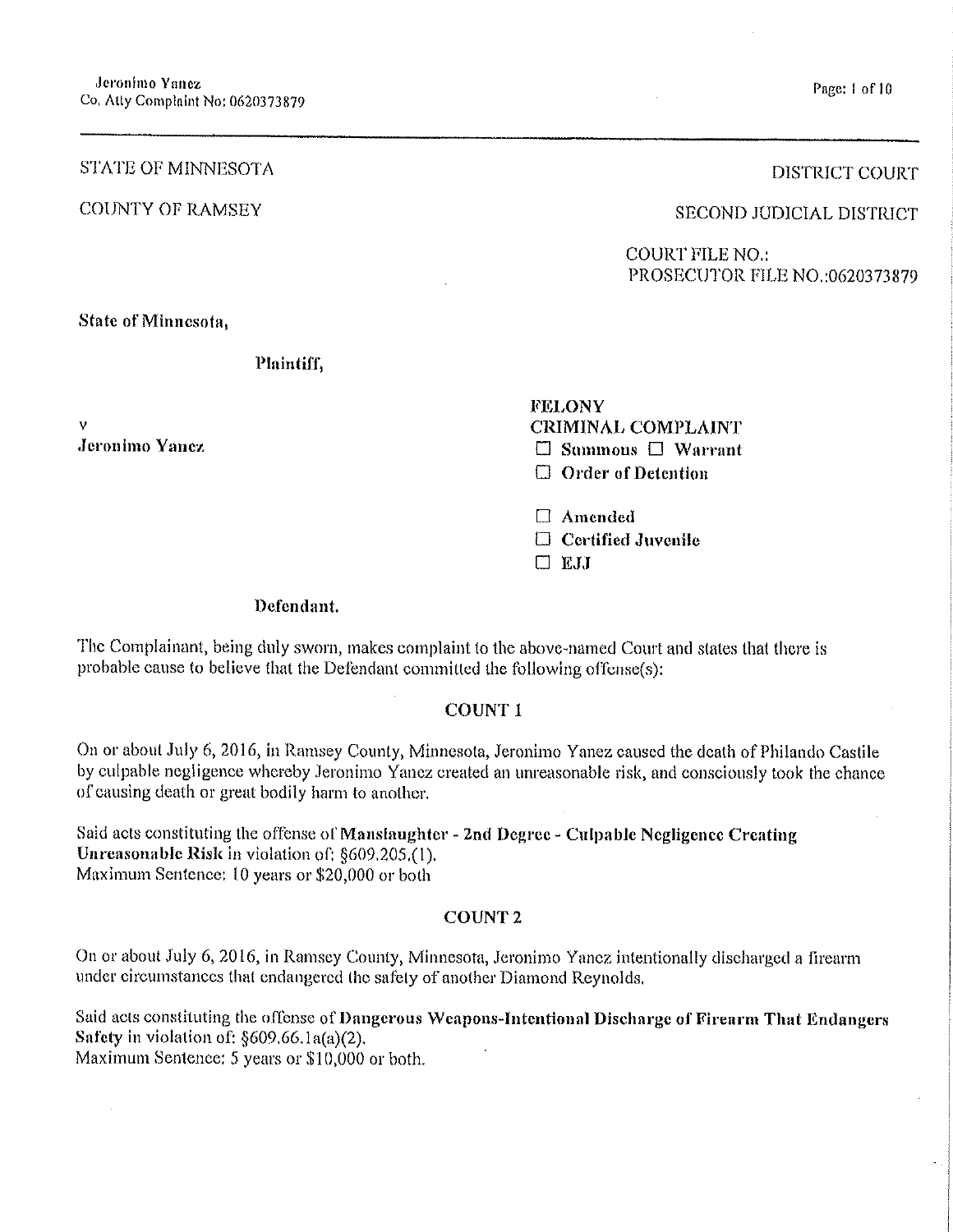$\bar{\mathbf{r}}$ 

# **COUNT 3**

On or about July 6, 2016, in Ramsey County, Minnesota, Jeronimo Yanez intentionally discharged a firearm under circumstances that endangered the safety of another D.F.R.

Said acts constituting the offense of Dangerous Weapons-Intentional Discharge of Firearm That Endangers Safety in violation of:  $§609.66.1a(a)(2)$ . Maximum Sentence: 5 years or \$10,000 or both.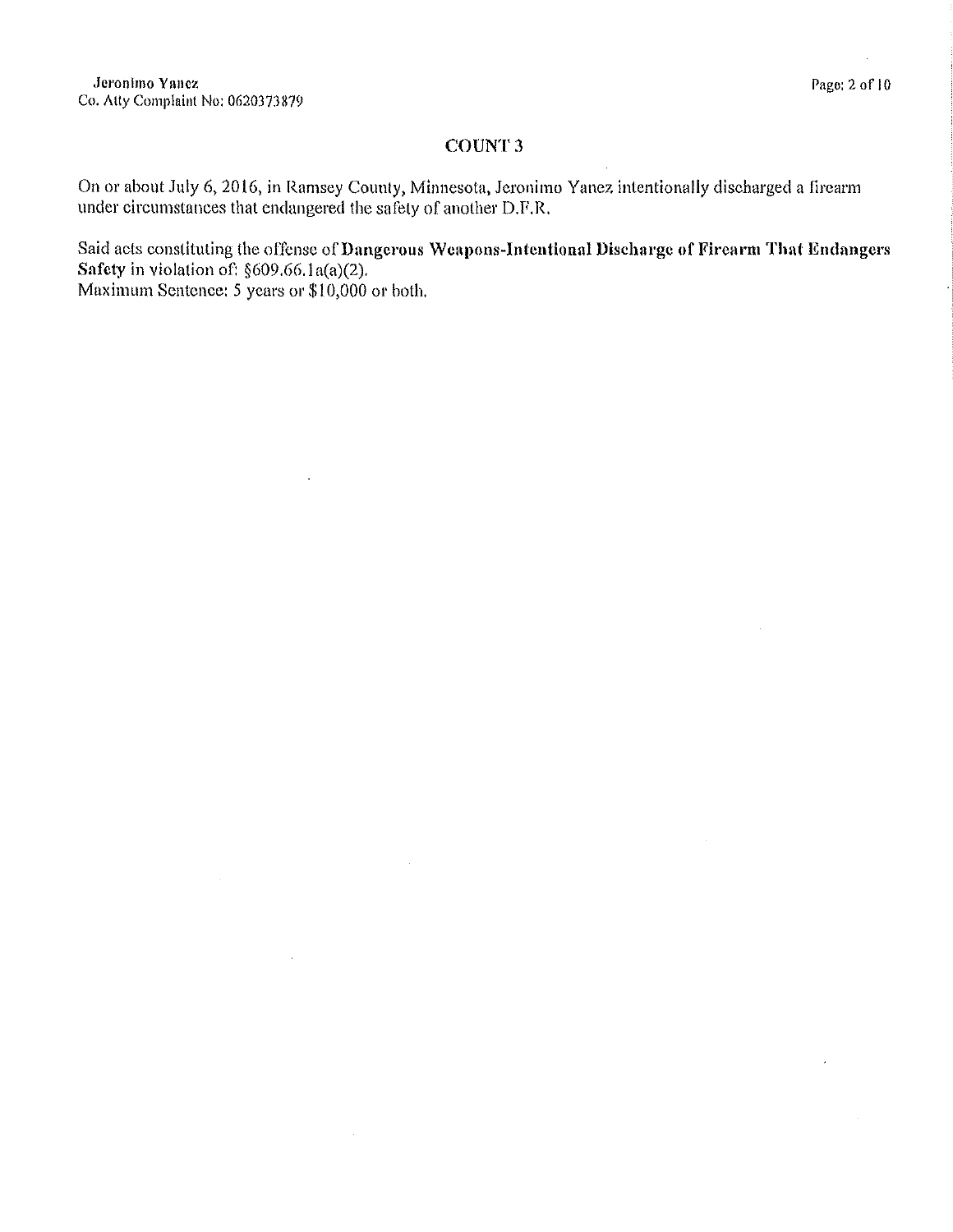# STATEMENT OF PROBABLE CAUSE

The Complainant states that the following facts establish probable cause:

Your complainant is Doug Henning, Special Agent, Minnesota Bureau of Criminal Apprehension. He states that the following is true, correct, and establishes probable cause:

On July 2, 2016, a Super USA convenience store in Lauderdale, Minnesota, was robbed by two black males. Video surveillance of that robbery showed two black male suspects, both with dreadlocks, glasses, baseball hats and firearms. Saint Anthony Police Officer Jeronimo Yanez was one of the responding officers to the robbery.

On July 6, 2016, just after 9:00 P.M., Yanez was on patrol when he noticed a vehicle being driven by Philando Dival Castile, a 32-year-old black male with dreadlocks who wore glasses, and was driving eastbound on Larpenteur Avenue in Lauderdale near the scene of the unsolved Super U.S.A. robbery. Accompanying Castile in the vehicle was his girlfriend Diamond Reynolds seated in the front passenger seat, and Reynold's 4-year-old daughter, DFR, seated in a child seat in the right side rear passenger seat.

Yanez communicated his intent to pull over Castile's vehicle by radio to Saint Anthony Police Officer Joseph ICauser who was on patrol nearby. Yanez told Kauscr that he had reason to pull the vehicle over and that the occupants "just look like the people that were involved in a robbery." Yanez further stated that "the driver looks more like one of our suspects just because of the wide set nose." Yanez noted that he also had reason to stop the vehicle because it had a non-working brake light. Yanez followed Castile's vehicle, waiting until Kauser arrived as back-up.

At 9:02:05 P.M., Yanez queried Castile's license plate number. The query results showed that the vehicle was registered to Castile, it was not listed as stolen, and there were no warrants for his arrest. Yanez did not notify dispatchers that he was conducting the stop or that he suspected that a robbery suspect was in the vehicle. At 9:04:48 P.M., Yanez activated his squad lights signaling Castile to pull over. Castile complied by immediately pulling over on the eastbound side of Larpenteur Avenue, near Fry Street in Falcon Heights, Ramsey County, Minnesota.

Approximately one minute later, Yanez shot Castile seven times, killing him. The following is a summary of the events immediately preceding the shooting, based on squad car audio and video recordings of the stop:

- 9:05:00 P.M. Castilc\*s vehicle came to a complete stop next to the curb.
- 9:05:15 P.M.-9:05:22 P.M.- Yanez approached the driver's side of Castile's vehicle. As he walked toward the vehicle, Yanez had his right hand on the right side of his duty belt near his gun. Castile was buckled in his seatbelt.
- $9:05:22 \text{ P.M.} 9:05:38 \text{ P.M.} \text{Yanez}$  leaned down with his head near to and in front of the driver's side window, exchanged greetings with Castile, and informed Castile of the brake light problem.
- 9:05:33 P.M. Kauser approached on the sidewalk on the passenger side of Castile's vehicle, and stopped near the rear seat passenger door.
- 9:05:38 P.M. Yanez asked for Castile's driver's license and proof of insurance.
- 9:05:48 P.M. Castile provided Yanez with his proof of insurance card.
- 9:05:49 P,M.-9:05:52 P.M. Yanez appeared to look at Castile's insurance information and then tucked the card in his outer pocket.
- 9:05:52 P.M.-9:05:55 P.M. Castile calmly informed Yanez: "Sir, I have to tell you that I do have a firearm on me." Before Castile completed the sentence, Yanez interrupted and calmly replied "Okay" and placed his right hand on the holster of his own holstered gun,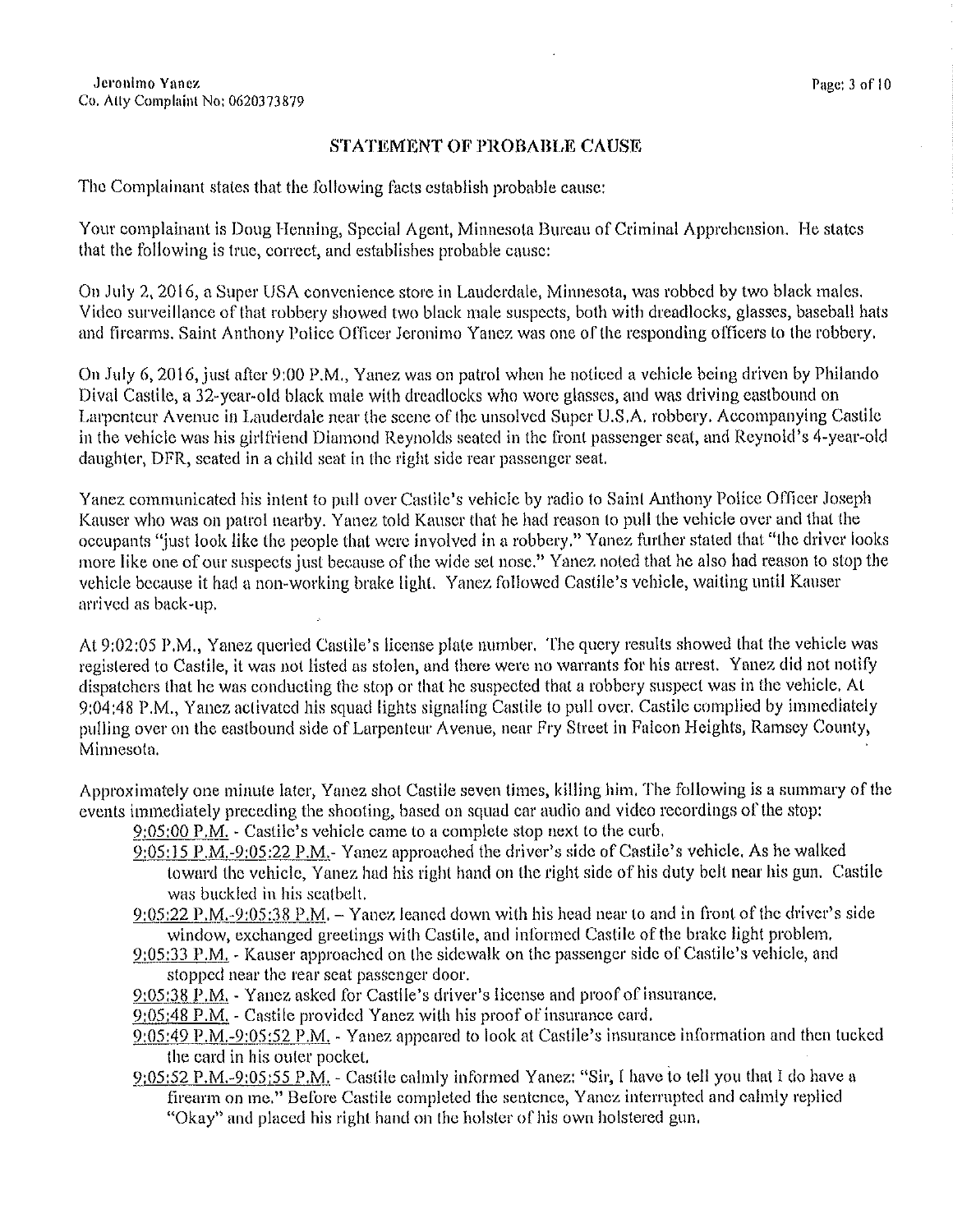$9:05:55$  P,M,  $-9:06:02$  P,M, - Yanez said "Okay, don't reach for it, then." Castile responded: "I'm...I'm...[inaudible] reaching...," before being again interrupted by Yanez, who said "Don't pull it out." Castile responded "I'm not pulling it out", and Reynolds also said "He's not pulling it out." Yanez screamed "Don't pull it out" and quickly pulled his own gun with his right hand while he reached inside the driver's side window with his left hand. Yancz removed his left arm from the car, then fired seven shots in the direction of Castile in rapid succession. The seventh shot was fired at 9:06:02 P.M. During the incident, Kausor did not touch or remove his gun,

9:06:03 P.M.-9:06:04 P.M. - Reynolds yelled "You just killed my boyfriend!"

9:06:04 P.M.-9:06:05 P.M. - Castile moaned and said "I wasn't reaching for it."

9:06:05 P.M.-9:06:09 P.M. - Reynolds loudly said "He wasn't reaching for it." Before she completed her sentence, Yanez again screamed "Don't pull it out!" Reynolds responded "He wasn't." Yanez yelled "Don't move! Fuck!"

Audio and video was also livestreamed by Reynolds on Facebook immediately after the shooting and while Yanez had his gun drawn and pointed toward the mortally wounded Castile. In the audio recorded by this livestream starting at 9:06:42 P.M,, Reynolds slated that Castilc "... was trying to get out his ID in his wallel out his um pocket and he let the officer know that he was, reach he had a firearm and he was reaching for his wallet and the officer just shot him in his arm," The following interchange between Yanez and Reynolds was also recorded;

Reynolds: "Stay with me, We got pulled over For a busted tail light in the back. And the police just he's, he's, he's covered. He, they just killed my boyfriend." Yancz; "Fuck" Reynolds: "He's licensed. He's carried, he is licensed to carry." Yanez: "Ma'am just keep your hands where they are." Reynolds: "I will sir. No worries. I will." Yancz: "Fuck!" Reynolds: "He just shot his arm off. We got pulled over..." Yanez; "fuck" Reynolds: "...on Larpcnteur." Yanez: "I told him not to reach for it. I told him to get his hand off of it." Reynolds: "He had, you told him to get his ID sir and his driver's license. Oh my God please don't tell me he's dead,"

Assisting officers arrived, unbuckled Castile's scatbelt, and removed Castile from the vehicle. They performed CPR on Castile until paramedics arrived and took over. When officers and paramedics rolled Castile to his right side so that a backboard could be put under him, they saw and removed a ,40 caliber semiautomatic handgun from inside the large right front pocket of Castile's shorts (measuring approximately  $12$ " deep x 6" wide). The gun contained a loaded magazine but did not have a round in the chamber. Castile was transported to Hennepin County Medical Center (HCMC). In the HCMC emergency department, medical personnel recovered a holster and wallet from one of Castile's pockets, although it was unclear which pocket these items were in at the time of the shooting. In Castilc's wallet way his Minnesota Driver's License and his Permit to Carry a Pistol.

Within minutes after the shooting, Yanez spoke with Saint Anthony Police Officer Tressa Sunde at the scene of the shooting. During that conversation, which was captured on Yanez's squad microphone and recorded at 9:13:00 P.M., Yanez said:

"He [Castile] was sitting in the car, seat belted. I told him, can I see your license. And then, he told me he had a firearm. I told him not to reach for it and (sigh) when he went down to grab, I told him not to reach for it (clears throat) and then he kept it right there, and I told him to take his hands off of it, and then he (sigh) he had his, his grip a tot wider than a wallet."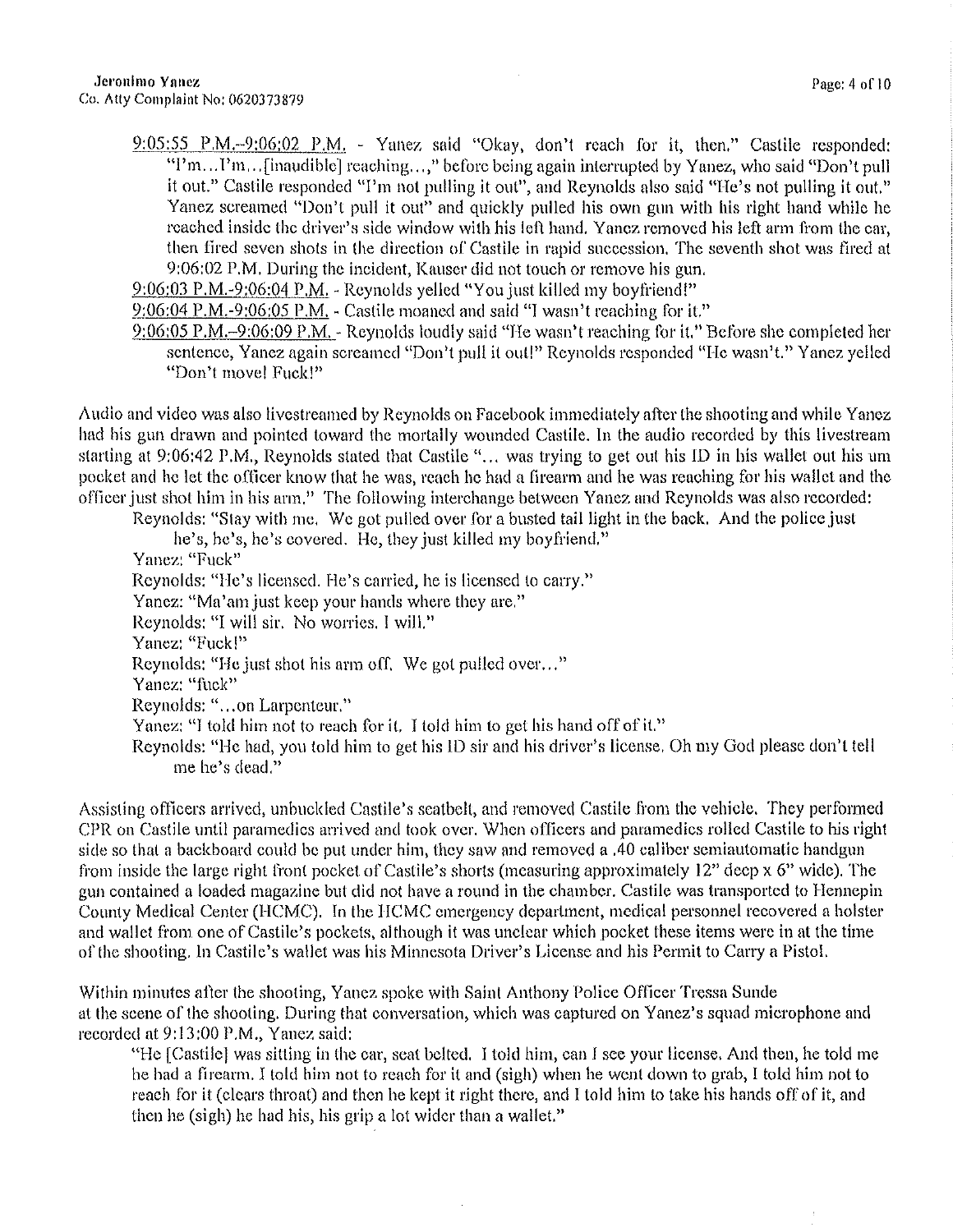# Yanez went on to say:

"And I don't know where the gun was, he didn't tell me where the fucking gun was and then it was just getting hinky, he gave, he was just staring straight ahead, and the I was getting fucking nervous, and then I told him, I know I fucking told him to get his fucking hand off his gun."

Yanez was interviewed by BCA investigators the following day on July 7 at 1:42 P.M. During that interview Yanez said that when he first approached Castile's driver's side window he smelled burnt marijuana coming from inside the vehicle. Yanez said he also noticed a female child in the back seat and an adult female in the front passenger seat. Yanez described Castile as initially having "his left arm over the steering wheel" with "both hands in view."

Yanez said he did not mention anything about the marijuana smell to Castile so as not to "scare" [Castile] or have him react in a defensive manner." Yanez said that Castile "kept his, hands in view" up until the poinl at which he asked for Castfle's license and insurance. After receipt of his proof of insurance, Yanez said Castile told him that he had a firearm at the same time that "he reached" down between his right leg, his right thigh area and the center console," Yanez said that, as Castile was reaching down to his right, "he turned his shoulder, kept his left hand on the steering wheel and then canted his upper body and blocked my view of his right hand,"

# Yanez said:

"And, at that point I, was scared and 1 was, in fear for my life and my partner's life, And for the little girl in the back and the front seat passenger and he dropped his hand down and, can't remember what I was telling him but I was tclimg something as his hand went down I think. And, he put his hand around something. And his hand made like a C shape type um type shape and it appeared to me that he was wrapping something around his fingers and almost like if I were to put my uh hand around my gun like putting my hand up to the butt of the gun.'...

And then I lost view of it. Cuz he kept canting his shoulder and then I believe I told him again I can't remember don't do it. And then he still kept moving his hand and at this point I looked and saw something in his hand. It was dark inside the vehicle. I was trying to fumble my way through under stress to look and sec what it was to make sure uh what I was seeing. But I wasn't given enough time and like I said ho had no regard for what I was saying. Didn't follow my direction. And, uh he slarted reaching out and then pulling uli away from his uh his right thigh. I don'i know if it was in his pocket or in between the seats or Ihe center console. But I, I know he had an object and it was dark. And he was pulling it out with his right hand. And as he was pulling it out I, a million things started going through my head, And I thought I was gonna die, And, I was scared because, I didn't know if he was gonna, I didn't know what he was gonna do. He just had somethin' uh his hands and he, the first words that he said to me were, some of the first words he said is that he had a gun. And I thought he was reaching for the gun. I thought he had the gun in his hand, in his right hand. And I thought he had it enough to where all he had to do is just pull it out, point it at me, move his trigger finger down on the trigger and let off rounds. And I had no other option than, to take out my firearm and, and I shot. Um I shot him. I don't remember the first couple shots, I, believe I remember the last two shots, And I believe one of the shots went into his left arm. Um, as I was shooting uh I, I kept watching him. And, I, I remember smelling the gun smoke and the bright flashes from the muzzle. And then I heard, a couple pops uh from my firearm. Um and then my partner was on the opposite side of the vehicle. Uh watch, looking in and I directed my gunfire down as best as I could. Away from, not trying to put the little girl's life at jeopardy or the passenger or my partner because they were, in the line of my fire."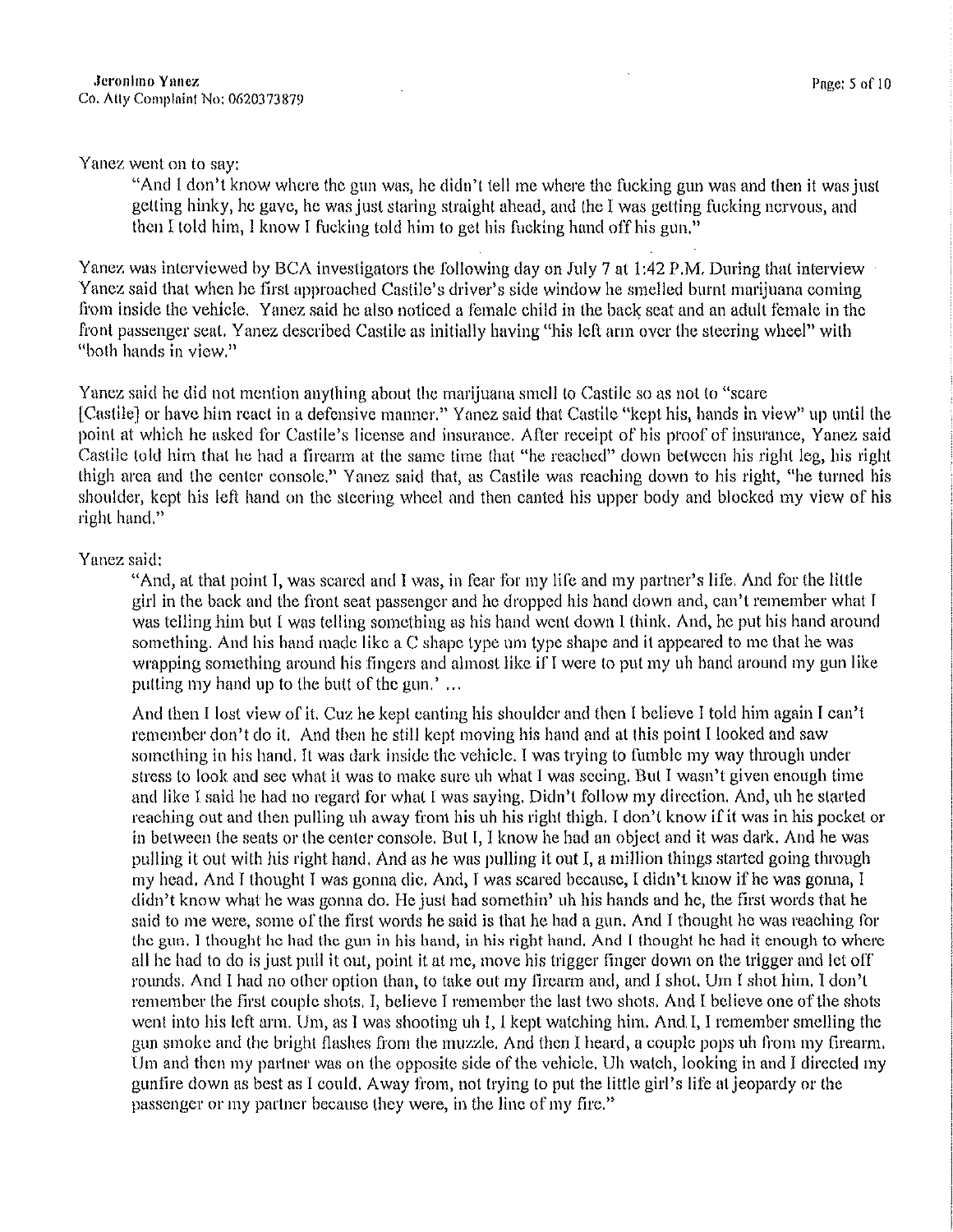Kauser was interviewed by BCA investigators at 1:10 AM on July 7. During that interview, Kauser said ihe foilowing;

"Um I couldn't hear the conversation going on inside the vehicle. I could hear what my partner was saying. And, I, I don't remember the entire conversation. I know my partner said don't reach for it. And the passenger kinda leaned on his right butt cheek and he put his hand on his right hip. I don't know if he was reaching for a firearm or wallet. I, I couldn't see. I just saw that he had his right hand on his hip. Like I said my partner said don't reach for it. And then there were shots fired."

Kauser also said that he did not see Yanez' gun until he began shooting. Yanez gave no warning to Kauser that Castile had a gun. When asked if he was surprised when Yanez began shooting, Kauser replied "absolutely."

An autopsy concluded that Castile died of exsanguination due to multiple gunshot wounds. Toxicology testing showed that Castile was positive for THC at the time of this death. A bullet fired by Yanez passed through the driver's seat and struck the rear seat on the driver's side. Diamond Reynold's child, in her car seat, was on the passenger side of the rear sent. Another bullet fired by Yancz struck the armrest between Castiie and Reynolds.

The robbery ofthe Super USA in Laudcrdalc remains unsolvcd, but subsequent investigation has ruled out Castile as a suspect in that robbery. Video of a robbery, committed in Blaine after the time of Castile's death, shows a suspect whose physical features resemble the suspect from the Lauderdale robbery, and displaying a gun that appears to be the same gun as the one used in the Lauclercialc robbery. The gun used in the Lauderdale and Biaine robberies also appears to be diFferent than Castilc's gun.

According to Jeffrey J. Noble, an expert on police procedure retained by the Ramsey County Attorney's Office, the totality oF the circumstances indicate that Yancz' use of deadly force against Castilc during the July 6 stop was not necessary, was objectively unreasonable and was inconsistent with generally accepted police practices.

In addition, under the same circumstances, Yanez's discharge of his firearm seven times into a vehicle in very close proximity to and towards Reynolds mid her four-year-old daughter endangered their safety.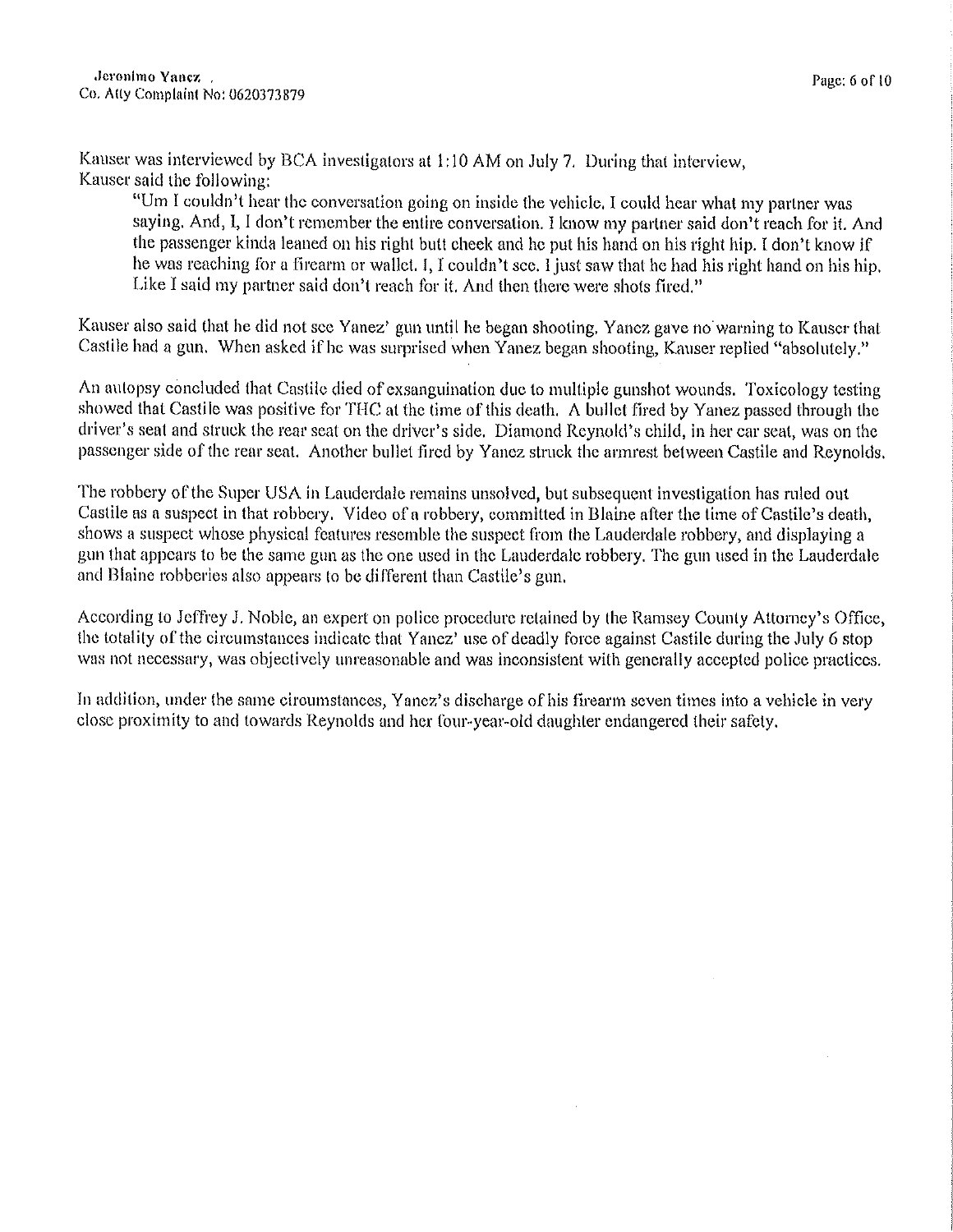Complainant requests that Defendant, subject to bail or conditions of release, be:  $(1)$  arrested or that other lawful steps be taken to obtain Defendant's appearance in court; or (2) detained, if already in custody, pending further proccedings; and that said Defendant otherwise be dealt with according to law. COMPLAINANT'S NAME: COMPLAINANT'S SIGNATURE; Cauglas Ve Doug Henning I declare under penalty of perjury that everything I have stated in this document⁄is true and correct Dated this \_*/2* \_ day of *AA&mben* 20\_/(*\* signed in Ramsey County, Minnesota. Being authorized to prosecute the offcnses charged, I approve this complaint. Date:  $11-\sqrt{5}$  , 2016 PROSECUTING, ATTORNEY'S SIGNATURE: Name? Richard J. Dusterhoft 345 Wabasha Street North, Suite 120 St. Paul, MN 55102

651-266-3222/PS

Attorney Registration # 299777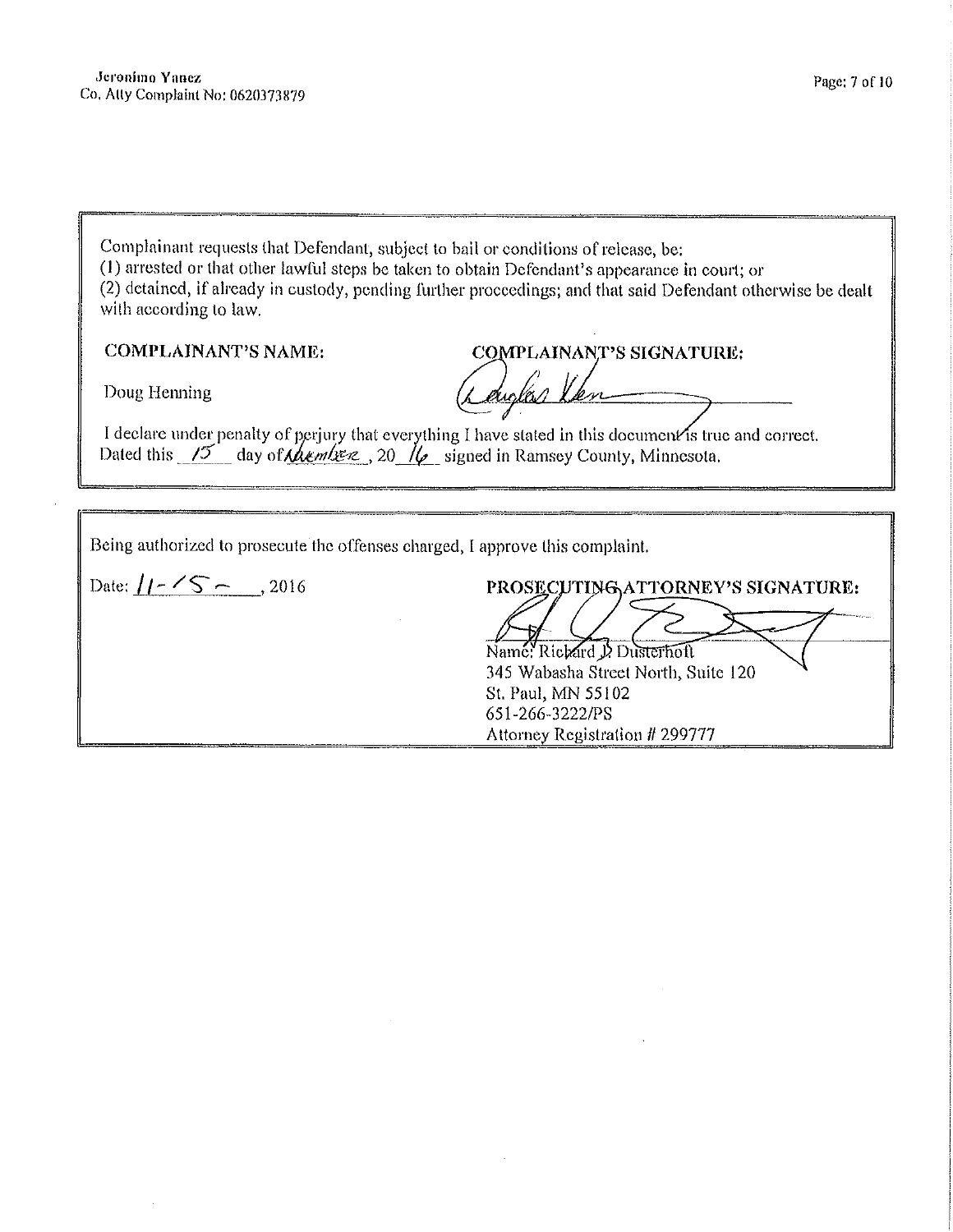### FINDING OF PROBABLE CAUSE

From the above sworn facts, and any supporting affidavits or supplemental sworn testimony, I, the Issuing Officer, have determined that probable cause exists to support, subject to bail or conditions of release where applicable, Defendant's arrest or other lawful steps be taken to obtain Defendant's appearance in court, or Defendant's detention, if already in custody, pending further proceedings. Defendant is therefore charged with the above-stated offense.

# ^SUMMONS

MSUMMONS<br>THEREFORE YOU, THE ABOVE-NAMED DEFENDANT, ARE HEREPY SUMMONED to appear on the  $\langle \xi^{\mu} \rangle$  day of November , 2016 at  $\frac{1}{30}$  p,m, before the above-named court at  $-^{\frac{1}{2}}$  Cenfor cement Center to answer this complaint.

IF YOU FAIL TO APPEAR in response to this SUMMONS, a WARRANT FOR YOUR ARREST shall be issued.

# WARRANT

# $\Box$  Execute in MN Only  $\Box$  Execute Nationwide  $\Box$  Execute in Border States

To the Sheriff of the above-named county; or other person authorized to execute this warrant: I hereby order, in the name of the State of Minnesota, that the above-named Defendant be apprehended and arrested without delay and brought promptly before the abovenamed court (if in session), and if not, before a Judge or Judicial Officer of such court without unnecessary delay, and in any event not later than 36 hours after the arrest or as soon as such Judge or Judicial Officer is available to be dealt with according to law.

# $\square$  ORDER OF DETENTION

Since the above-named Defendant is already in custody, I hereby order, subject to bail or conditions of release, that the above-named Defendant continue to be detained pending further proceedings.

Bail:

| This complaint, duly subscribed and sworn to, is issued by the undersigned Judicial Officer this $154$ day of $Mv$ the $2016$ . |  |  |
|---------------------------------------------------------------------------------------------------------------------------------|--|--|
|---------------------------------------------------------------------------------------------------------------------------------|--|--|

| <b>JUDICIAL OFFICER:</b> |  |
|--------------------------|--|
| NAME:                    |  |
| TITLE:                   |  |

| signAture: | <b><i><u>CONTERNATION</u></i></b> |
|------------|-----------------------------------|
|            | menn                              |

Clerk's Signature or File Stamp:

Sworn testimony has been given before the Judicial Officer by the following witnesses:

COUNTY OF RAMSEY STATE OF MINNESOTA

STATE OF MINNESOTA

Plaintiff,

vs.

JERONIMO YANEZ

Defendant.

# RETURN OF SERVICE

/ hereby Certify and Return that I have served a copy of this COMPLAINT upon the Defendant herein named.

Signature of Authorized Service Agent: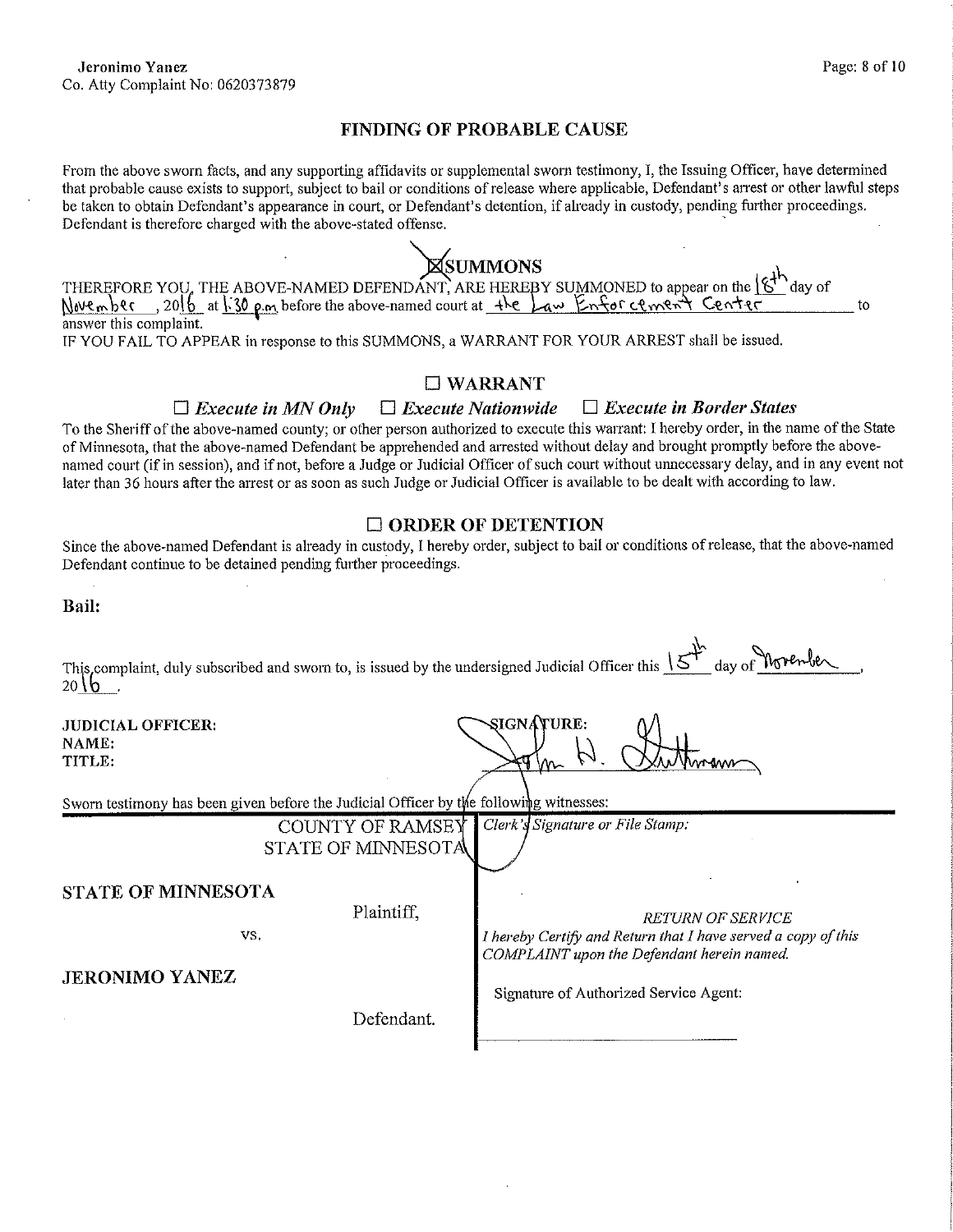# RESPONDENT DATA / CHARGE SHEET - ATTACHMENT A

| DEFENDANT NAME:                         | <b>JERONIMO YANEZ</b> | DOB:                       |
|-----------------------------------------|-----------------------|----------------------------|
| Defondant alias name(s):                | Jeromino Yancz        | <b>Alias</b><br>$DOB(s)$ : |
| Defendant last known<br>address;        |                       |                            |
| State ID:<br>Fingerprint ID:<br>FBI ID: |                       |                            |
| St. Paul PD ID;<br>Offender ID:         | 2016-433<br>$\sim$    |                            |

| OTHER DEFENDANT / CASE IDENTIFIERS:                                                                      |                            |            |                        |  |  |
|----------------------------------------------------------------------------------------------------------|----------------------------|------------|------------------------|--|--|
| Fingerprinted?                                                                                           | □ No                       | $\Box$ Yes |                        |  |  |
| LI No<br>$\Box$ Yes (Issuing Agency:<br>Handgun permit?<br>Location of violation:<br>IF DRIVING OFFENSE: |                            |            |                        |  |  |
| Issuing State::<br>Driver's License                                                                      |                            |            |                        |  |  |
| License Plate                                                                                            | Number:                    |            | <b>Issuing State:</b>  |  |  |
| Accident Type:                                                                                           | $\Box$ No injury/no damage |            | $\Box$ Property Damage |  |  |
| check all that apply                                                                                     | Personal Injury            |            | $\Box$ Fatality        |  |  |
| Blood Alcohol Concentration (BAC);                                                                       |                            |            |                        |  |  |